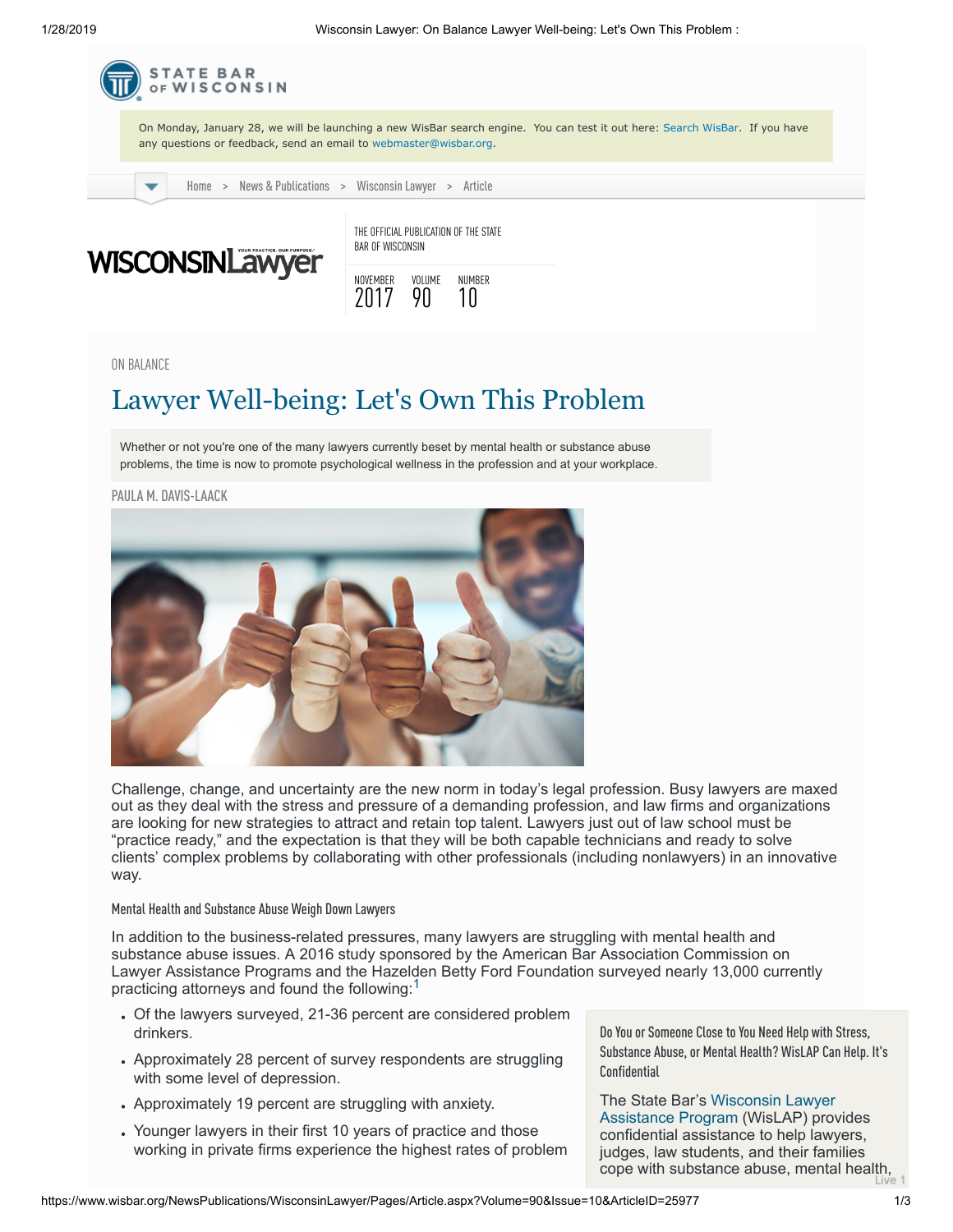1/28/2019 Wisconsin Lawyer: On Balance Lawyer Well-being: Let's Own This Problem :

drinking and depression, which represents a shift from earlier research.

For many lawyers, the path to languishing starts in law school. Fifteen law schools and more than 3,300 law students participated in a 2016 survey of law student well-being, the key findings of which are as follows: $<sup>2</sup>$  $<sup>2</sup>$  $<sup>2</sup>$ </sup>

- 17 percent of survey respondents experienced some level of depression.
- 14 percent experienced severe anxiety.
- 43 percent reported binge drinking at least once in the prior two weeks.

# **Task Force Response and Report**

stress management, and other conditions that can negatively impact your personal and professional lives. Get help before it's too late.

WisLAP Contact Information:

**24-hour helpline:** (800) 543-2625 **WisLAP Manager** [Mary Spranger](mailto:mspranger@wisbar.org) (800) 444-9404 ext. 6159 **WisLAP Coordinator** Matthew [MacWilliams\(800\) 444-9404 ex](mailto:mmacwilliams@wisbar.org)t. 6151

Given these data, a National Task Force on Lawyer Well-Being was formed, comprised of representatives of several entities within and outside the American Bar Association. In its newly released report, *The Path to Lawyer Well-Being: Practical Recommendations for Positive Change* (the report), the task force proposed a slate of recommendations for law firms, law schools, regulators, the judiciary, bar associations, and professional liability insurance carriers.  $3$ 

<span id="page-1-0"></span>

*Marquette 2002, MAPP, is the founder of the Stress & Resilience [Institute, a training](https://www.pauladavislaack.com/about/davis-laack-stress-resilience-institute/) and consulting firm focused on enhancing resilience, well-being, and engagement in the legal profession. She is the author of the e-book,* Addicted to Busy: Your Blueprint for Burnout Prevention*.* 

*[Paula Davis-Laack](mailto:paula@marieelizabethcompany.com),*

While the vast majority of lawyers and law students do not have a mental health or substance use disorder, that does not mean they are thriving. According to the report, many lawyers feel ambivalent about their work, $^4$  $^4$  and different segments of the  $\overline{\phantom{a}}$ profession vary in their levels of satisfaction and well-being.<sup>[5](#page-2-0)</sup>

The report defines *well-being* as "a continuous process toward thriving across all life dimensions" and identifies six key dimensions:

- 1. Emotional (recognizing the importance of emotions and developing flexibility in how and when emotions are expressed);
- 2. Occupational (cultivating personal satisfaction, growth, and enrichment in one's work);

3. Intellectual (engaging in continuous learning and challenging

activities that promote ongoing development);

- 4. Spiritual (developing meaning and purpose in life);
- 5. Physical (striving for regular physical activity, good nutrition, sufficient sleep, and recovery); and
- 6. Social (fostering a sense of connection, belonging, and a well-developed support network).

#### webXtra

**READ** ["Landmark Study: U.S. Lawyers Face Higher Rates of Problem Drinking and Mental Health](http://www.wisbar.org/NewsPublications/WisconsinLawyer/Pages/Article.aspx?Volume=89&Issue=2&ArticleID=24589) Issues," by Joe Forward (*Wisconsin Lawyer*, Feb. 2016)

### Ways All Stakeholders Can Promote Well-being

To build well-being along these dimensions, there are key strategies all stakeholders in the legal profession can follow and implement.

**Acknowledge the Problems and Take Responsibility**. The profession can't solve a problem it isn't willing to acknowledge. Other industries cite this as an important starting point. In an effort to reduce levels of burnout at Mayo Clinic, researchers and providers said that acknowledging and assessing the problem was a crucial first step within the organization.<sup>[6](#page-2-0)</sup>

**Demonstrate a Personal Commitment to Well-being**. Any type of wide-scale change requires buy-in and role modeling from leadership. Law firm and organizational leaders should be encouraged to talk about ways they demonstrate well-being in their own lives. Talking about your own struggles isn't easy, but it's a good way to facilitate help-seeking behavior in others.

**Facilitate, Destigmatize, and Encourage Help-seeking Behaviors**. This is key, and it's really tough. When I burned out, I refused to tell anybody for fear of being singled out and identified as the "weak one." So while I understand that mindset, I know it isn't helpful. I could have received help much sooner, but I